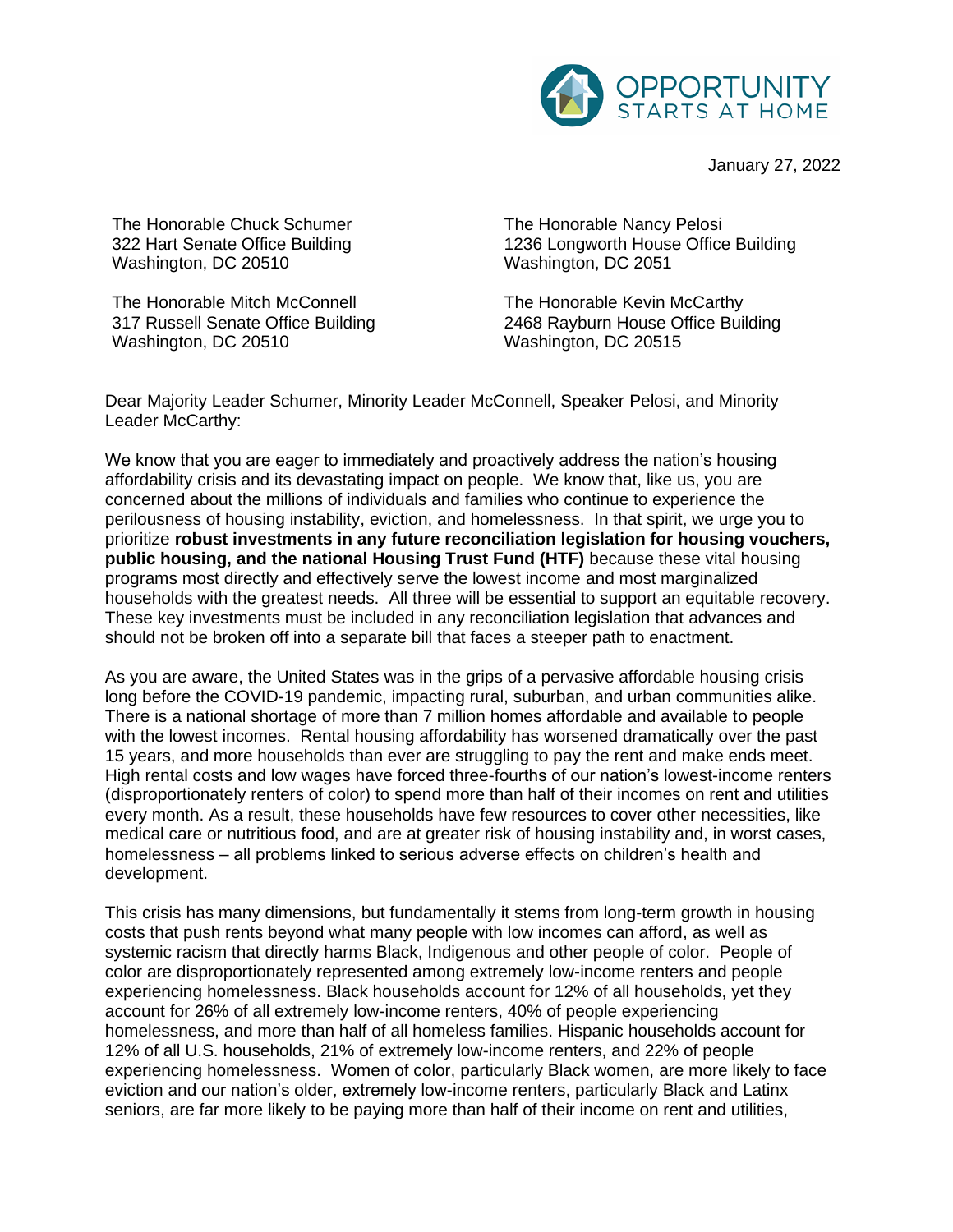

placing them at especially high risks of housing unaffordability and homelessness. Moreover, LGBTQ people of color are significantly more likely than white LGBTQ people to have trouble paying rent.

Research clearly shows that investments to make housing more affordable generate multiplying returns across [many sectors.](https://www.opportunityhome.org/related-sectors/) Stable, affordable housing options located in neighborhoods of opportunity are associated with better educational outcomes, better physical and mental health outcomes, lower healthcare expenditures, greater food security, stronger upward economic mobility and growth, greater racial and gender equity, fewer encounters with the criminal legal system, reduced greenhouse gas emissions, and more. Unfortunately, years of underinvestment in affordable housing solutions have contributed to our current housing crisis. For example, although it is well documented that housing vouchers and other rental assistance are highly effective at addressing homelessness and housing instability, reducing domestic violence, and improving other outcomes, 3 in 4 people eligible for rental assistance do not receive it due to inadequate funding.

With your leadership, we can help end the affordable housing crisis by bringing to scale proven solutions, which to be effective must include both additional housing vouchers and measures to build and rehabilitate affordable and accessible housing for people with the lowest incomes. In the Build Back Better Act, we will have the rare opportunity to advance bold, transformative housing solutions that are urgently needed today and will pay dividends for years to come. To help end the affordable rental housing and homelessness crisis, we recommend the level of investments that were originally included in the Build Back Better Act:

- **Expanding rental assistance by \$25 billion to serve over 300,000 households.**  Vouchers are more [effective](https://www.cbpp.org/housing-choice-vouchers-sharply-reduced-crowded-housing-homelessness-and-frequent-moves) at reducing homelessness, overcrowding, and housing instability than any other policy option and are integral to any strategy to solve the affordable housing crisis and advance an equitable recovery. [Studies](https://static1.squarespace.com/static/5743308460b5e922a25a6dc7/t/5f7dd00e12dfe51e169a7e83/1602080783936/Housing-Vouchers-Proposal-Poverty-Impacts-CPSP-2020.pdf) repeatedly show that vouchers hold enormous potential to reduce child poverty and narrow racial gaps in poverty rates.
- **Investing \$65 billion to repair the nation's public housing infrastructure for more than two million residents.** Home to 900,000 households—mostly seniors, women, and people with disabilities—public housing is in dire need of increased federal investment. Because of divestment by Congress, 10,000 public housing units are lost each year to disrepair, and a large backlog of unmet renovation needs places the health and safety of residents at risk. These resources would enable housing agencies to make critical repairs, such as fixing leaky roofs and replacing outdated heating systems, that would improve living conditions for residents and preserve this essential part of the nation's affordable housing infrastructure for the future.
- **Investing \$15 billion in the national Housing Trust Fund (HTF) to build and preserve 150,000 affordable homes and help end homelessness.** The HTF is the first new federal housing resource in a generation exclusively targeted to build and preserve rental homes affordable to people with the lowest incomes. By doing so, the HTF is *the* federal housing production tool most targeted to address the underlying